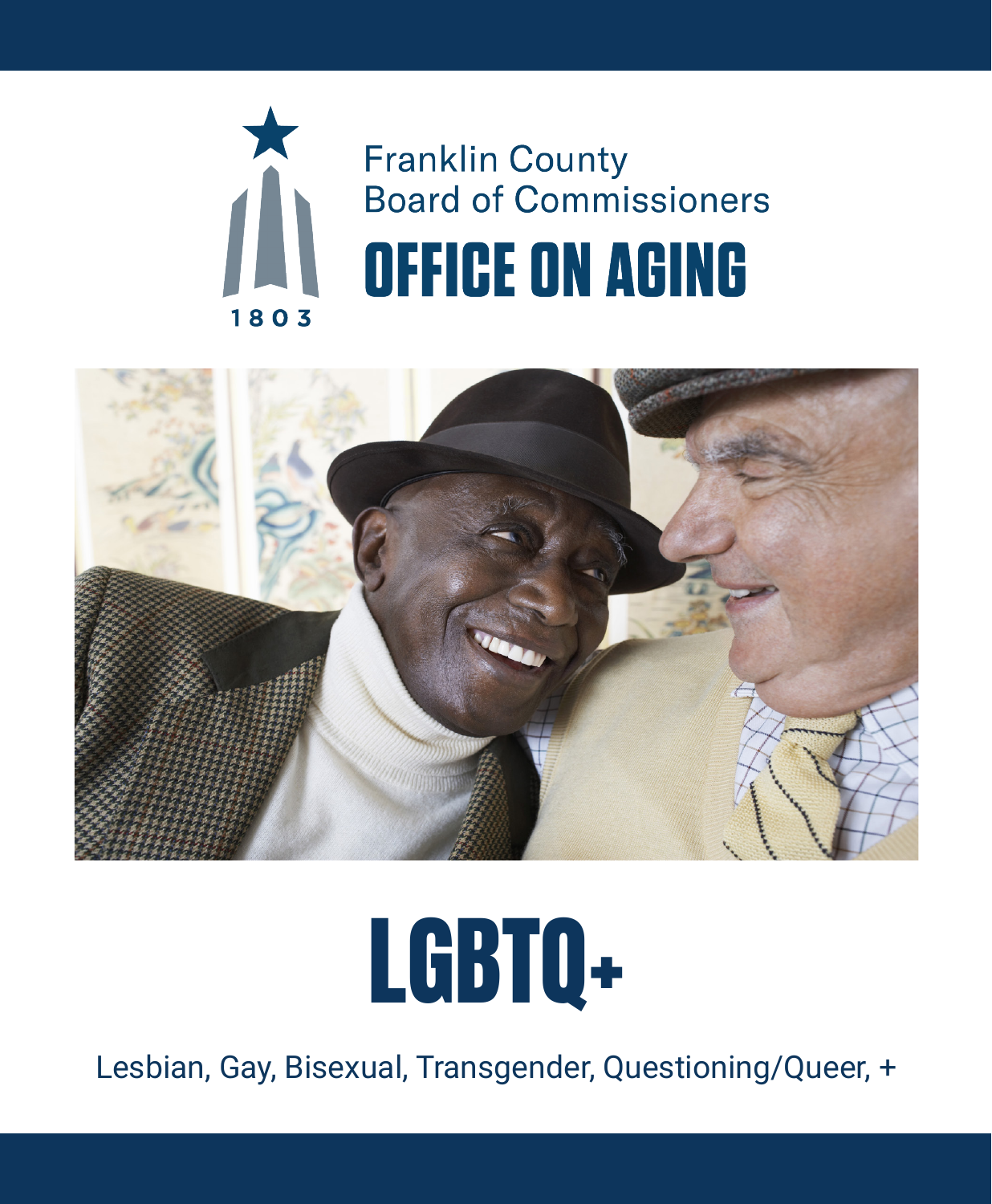# PLANNING FOR RETIREMENT AND BEYOND

Senior members of the LGBTQ+ community have unique challenges that they face as they age. These can include decisions as to retirement and finances, but also decisions as to how to plan for personal care, support and end of life decisions. Traditional family networks may not be present due to the legal inability to enter into same sex marriages or the lack of children.For some people this lack of a family support system may be due to personal choice or family lifestyle conflicts, and friends and neighbors often provide the assistance that many LGBTQ+ seniors need.

Even if a LGBTQ+ person has financial security in their senior years, care still needs to be taken to make sure that other more personal wishes are in place and followed. Proper personal and financial planning can increase a LGBTQ+ person's chances for the best retirement possible. Although no pamphlet can replace individualized planning with qualified legal and financial professionals, the following topics should be considered by LGBTQ+ persons as they age.

# DO I NEED A LAST WILL AND TESTAMENT?

A Last Will and Testament is a legal document naming people or organizations who are to receive your assets after your death. A Will is very important for a LGBTQ+ person who may not be close to biological family, or who may have created an alternative family with a domestic partner or close friends. You are legally permitted to leave your assets to anyone you want. In order to make a Will, you must be mentally competent and the Will must be signed by you in the presence of two disinterested witnesses. Handwritten Wills without witnesses are not valid. The court process of transferring the assets titled in your name without a beneficiary is called the probate of your estate.

# WHAT HAPPENS IF I DIE WITHOUT A LAST WILL AND TESTAMENT?

If you die without a Will in Ohio, your estate still needs to be probated in court and the state has predetermined on your behalf who will receive your assets. Ohio law says that all of your assets first go to your "legal and opposite sex" spouse. If you have no spouse, your assets then go to children in equal shares. If you have no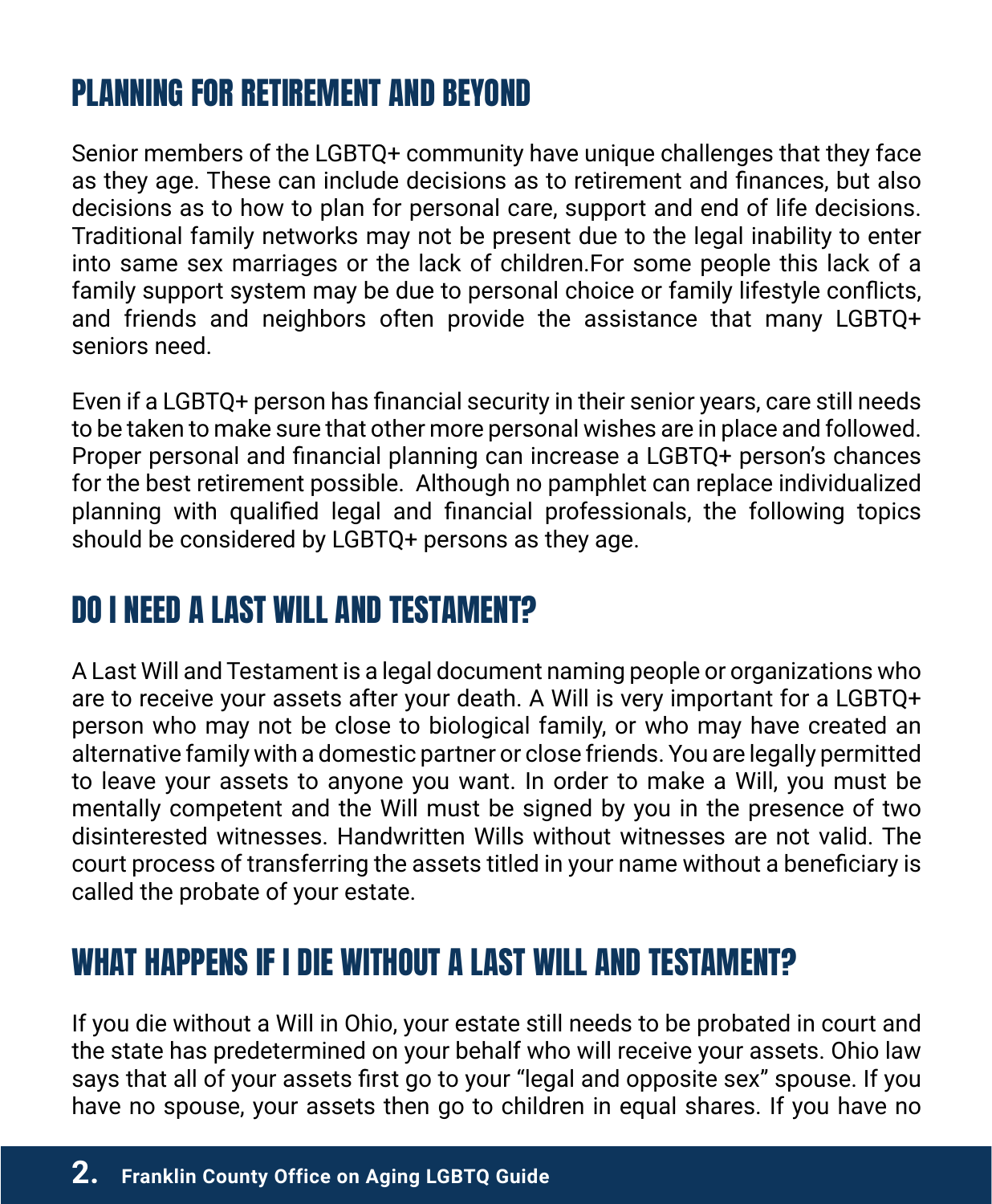spouse or children, then your assets will go to your parents, and so forth. Since many LGBTQ+ people do not have "legal" spouses or children, a Will is the best way to make sure your estate assets pass the way you want.

# CAN MY FAMILY CONTEST MY WILL IF THEY DON'T LIKE WHAT IT SAYS?

A successful Will contest is not based upon an objection as to how you distributed your assets, but for a number of reasons including whether you were competent or under duress when you signed the Will, or whether it was signed by you in the presence of two disinterested witnesses. You need to follow the correct procedures in preparing and signing a Will, and you must do this when you are in the proper mental state. Don't wait until you are in a poor mental or physical condition as that might cause your actions to be questioned after your death.

### CAN CERTAIN ASSETS BE TRANSFERRED WITHOUT GOING TO PROBATE COURT WHEN I DIE?

Yes, any asset that has a named beneficiary such as life insurance, financial accounts or retirement funds will be transferred to that named person after your death. The beneficiary clause, not your Will, controls who gets the property. Always make sure that you name the people you want in these beneficiary clauses and keep those names current. You can also title real estate or automobiles in a way so that they can pass on your death to whomever you designate without the need to go to Probate Court. Consult with a professional to sign these documents and create a plan.

### WHO WILL HANDLE MY FINAL ARRANGEMENTS WHEN I DIE?

Normally, your closest family members take charge of your affairs after you die. If you're not close with your family or you don't want them to handle this responsibility, you can appoint anyone you want to carry out your wishes. To do this, you just need to complete and sign a simple two page document titled: *Appointment of Representative for Disposition of Bodily Remains, Funeral Arrangements, and Burial or Cremation Goods & Services.*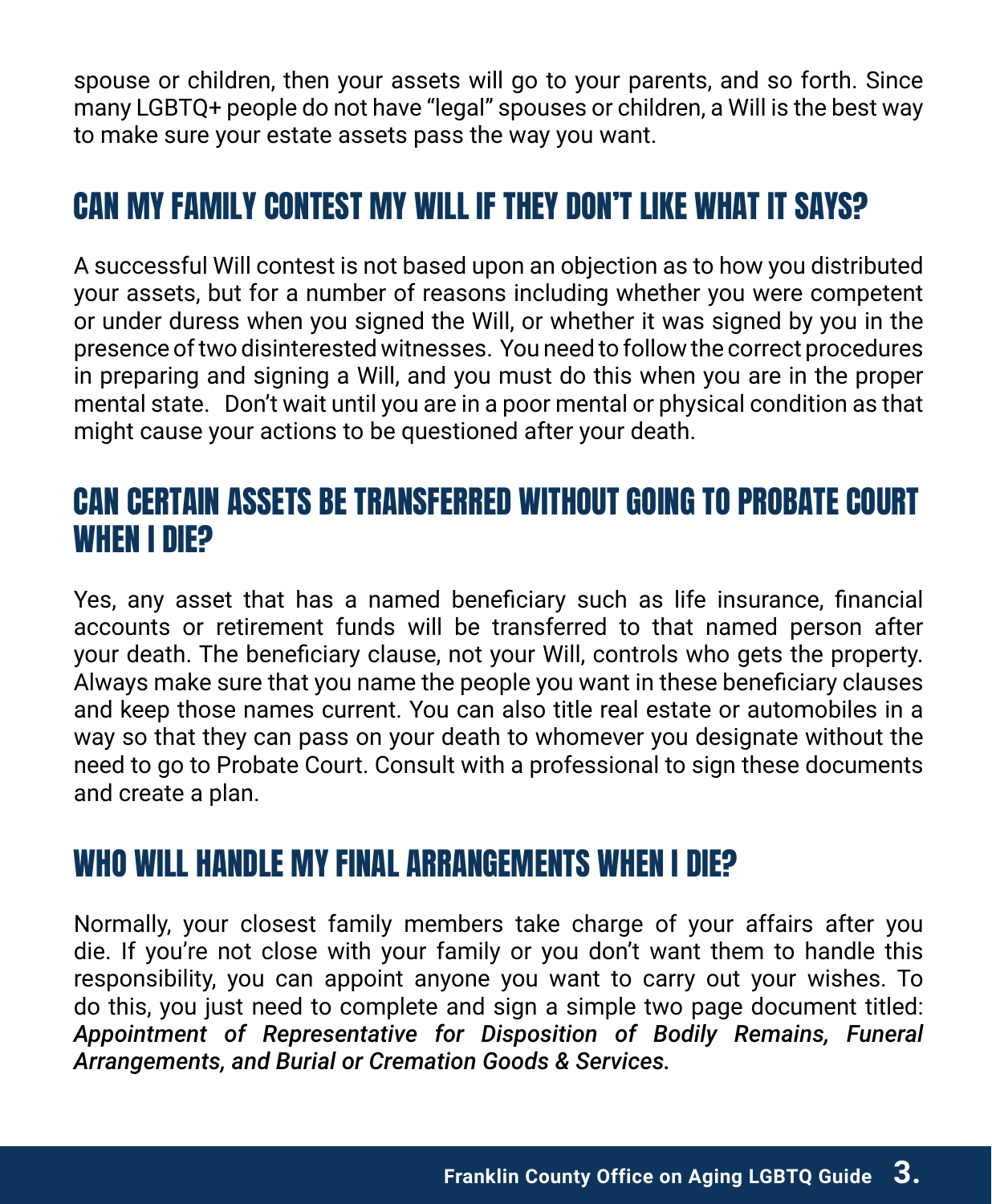# WHAT WILL HAPPEN IF I BECOME ILL AND I CANNOT TAKE CARE OF MYSELF?

Your doctor will always talk to you about your own care as long as the doctor feels that you are able to make your own decisions. If your age or mental or physical infirmities make it impossible for the doctor to communicate with you, then your closest next of kin normally makes health care decisions for you. However, you can prepare a Health Care Power of Attorney that allows you to appoint anyone to make these decisions for you. You could name your domestic partner, a trusted friend or anyone else you might want. You can also protect the rights of your domestic partner or friends to visit you and make decisions for you, regardless of what anyone else wants. You must prepare and sign this document when you are still competent to do so.

### WHAT IS A LIVING WILL?

A Living Will is a document that specifies whether you would like to be kept on artificial life support if you become permanently unconscious or are otherwise dying and unable to speak for yourself. It can also state the medical procedures or treatments that you may or may not want to have performed by a health care professional. A Living Will contains instructions for your doctor and for the holder of your Health Care Power of Attorney. This document becomes the written proof of the details of the specific wishes that you would like to have followed.

### WHAT HAPPENS IF I'M UNABLE TO TAKE CARE OF MY HOUSE OR MY FINANCIAL AFFAIRS?

If you don't plan ahead, this situation can create a real crisis for you. A General Power of Attorney is a legal document which gives the person you designate the power to manage your house, financial assets and legal affairs while you are alive. The appointment may be for a fixed period and can be revoked by you at any time providing you have the legal capacity to do so. Typically, a General Power of Attorney is durable, which means that the document is still valid if you become incapacitated in the future. If you plan ahead, you can name your domestic partner, friend or family member to make these decisions for you.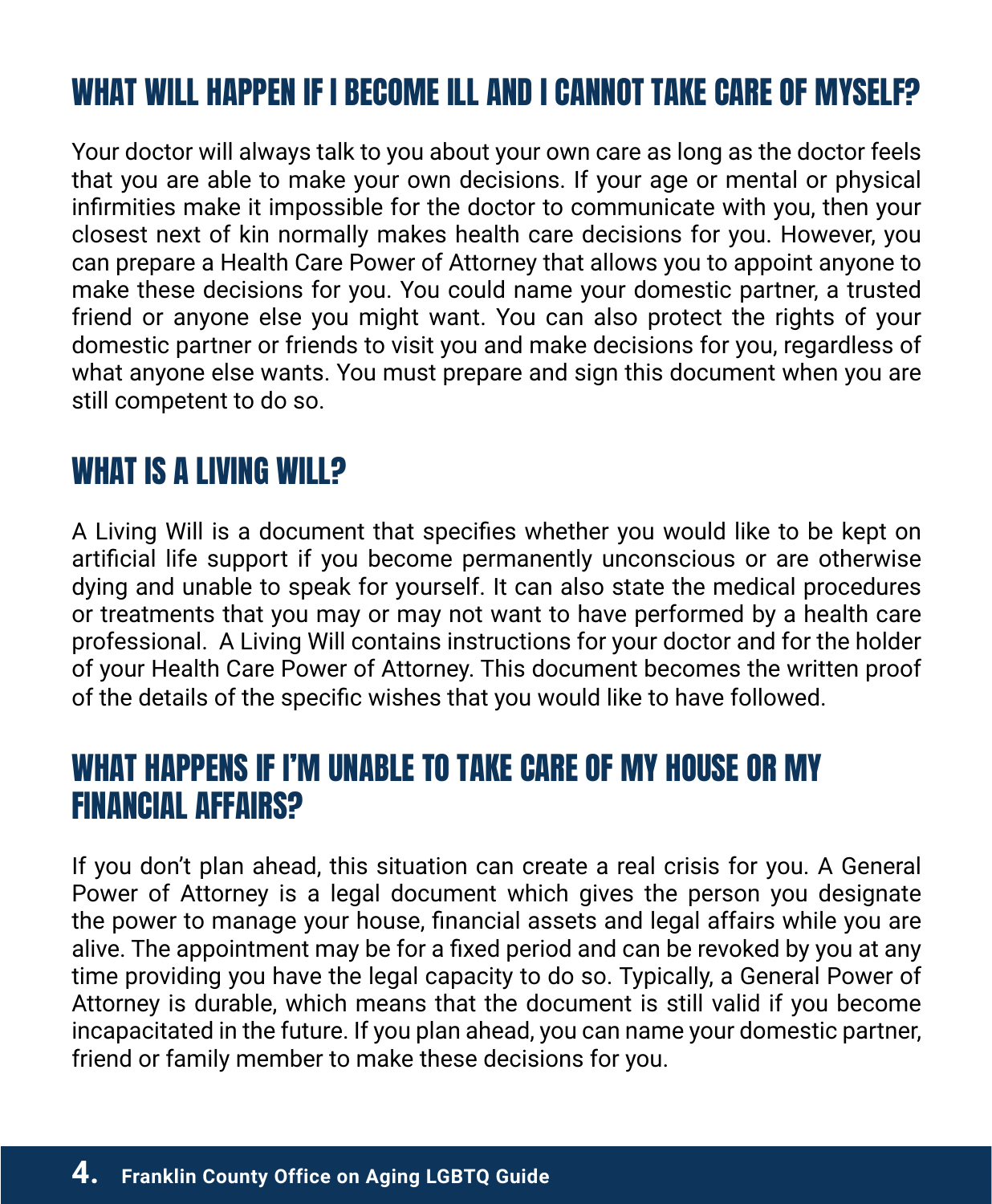### WHO'LL HELP ME IF I BECOME MENTALLY INCOMPETENT OR PHYSICALLY UNABLE TO MAKE DECISIONS FOR MYSELF IF I DON'T HAVE POWERS OF ATTORNEY?

If you do not have or don't want your next of kin to make decisions for you, and if you haven't executed Powers of Attorney, then it may be necessary to have the court appoint a guardian to make decisions for you in health care or financial matters. A Guardianship of the Person and a separate Guardianship of the Estate (property) can be an expensive and burdensome court process that can be avoided if you plan ahead,

### WHAT SHOULD I DO IF I WANT TO PROVIDE ASSISTANCE FOR SOMEONE AFTER MY DEATH, OR IF I WANT TO LEAVE MY ESTATE TO AN ORGANIZATION OR CHARITY?

You might want to set up a scholarship fund, provide assistance to your favorite charity, or even endow a foundation in your name. You can also set up a Trust to provide continual financial assistance to someone after your death. This could be for the benefit of an elderly parent, a domestic partner who is left behind, or for your children, nieces and nephews, friends or other family members.mWith the proper preparation of a Will or Trust, you can make sure that your own wishes are followed after your death.

# WHAT SHOULD I DO TO PREPARE FOR THE FUTURE?

It is important for the LGBTQ+ person, especially those without close family or friends, to take an active part in planning for their own future so that the appropriate financial and legal plans can be created. An attorney and a financial adviser can assist you with this planning. You should make sure that you have created all of the appropriate legal documents and financial plans that will carry out your wishes both while you are alive and after your death. You should examine your health insurance options and determine how Medicare can help pay for your health care. You should review any retirement benefits that you have earned and determine how much you will receive in social security each month. With proper planning, you can determine how much money you'll need to cover your monthly living expenses.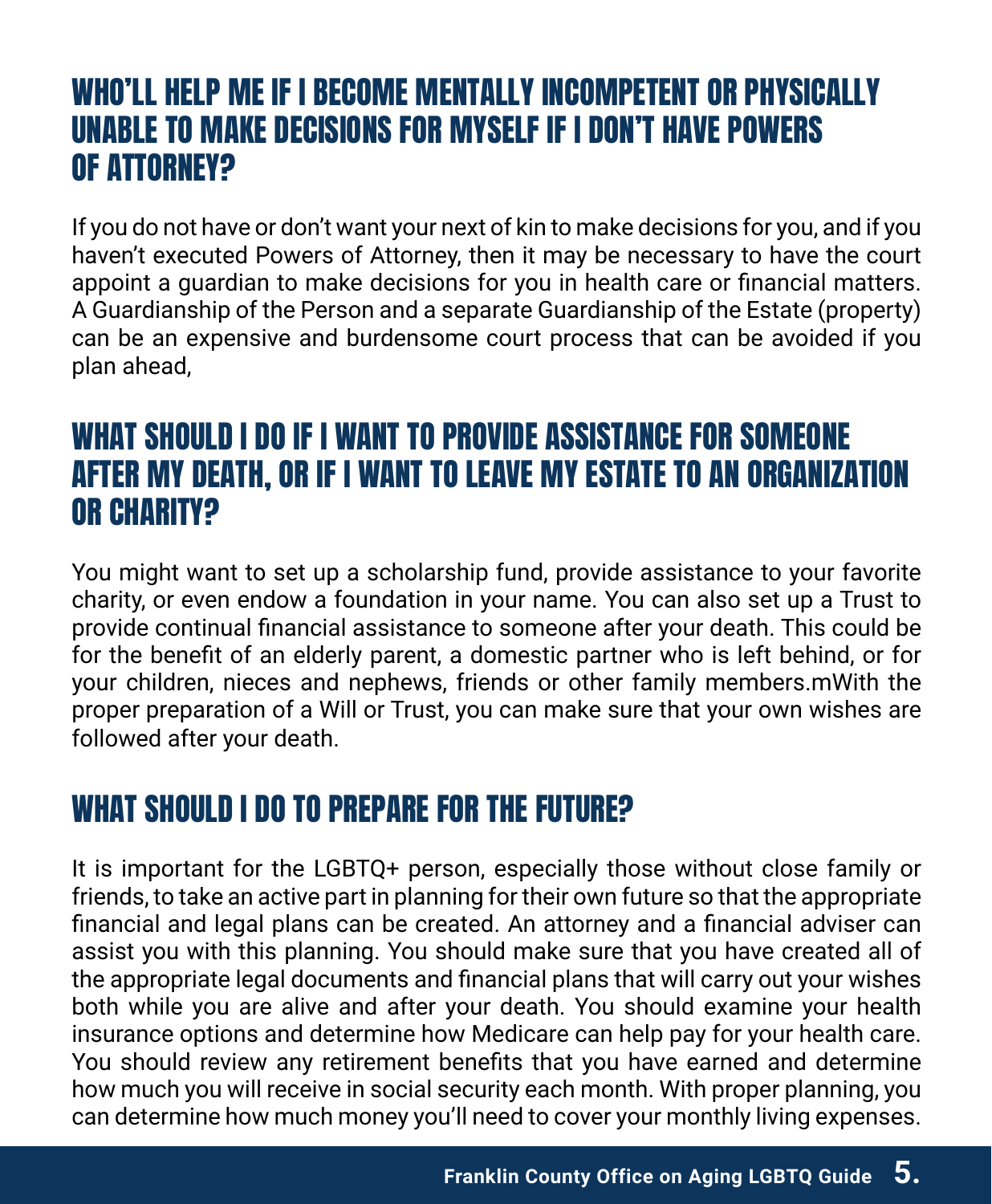You might also want to explore purchasing long-term care insurance that could provide you with financial assistance for medical, nursing and home care. While you are still able, you might want to visit retirement homes that have a variety of living options including independent and assisted living, as well as nursing care. If these facilities are Medicaid eligible, you may be able to stay there after your financial resources are depleted.

### WHAT IF I RUN OUT OF MONEY?

Even with the best of planning, your money might run out. If this happens, family and friends may be able to assist you financially. If you don't have or want to use those support systems, you need to make sure that you know the resources that might be able to assist you. This could include Medicare for health care and Medicaid for residential needs. Numerous other local, state and federal plans may be able to provide assistance to you.

The Franklin County Office on Aging is primarily responsible for planning and coordinating services and programs that assist older citizens in the maintenance of independent living. It also administers the Senior Options and Adult Protective Services programs. By calling (614) 525-6200, residents of Franklin County (Ohio) can access a system of services and information about community and homebased care for frail seniors. Senior Options maintains contracts with companies and agencies that provide personal care, home-delivered meals, adult day care, medical transportation and other services that allow our county's older citizens to live independently in their own homes.

# WHAT SHOULD I DO FIRST?

Every person's situation is unique and the LGBTQ+ person has special challenges as they plan for the future. Traditional extended family systems involving a legal spouse, children or grandchildren may not be available to you as you age. Your support systems may become your domestic partner or your friends who have played an important part in your life. Your plans for your future may not be followed if you don't create the proper legal documents, if you don't do financial planning, and if you don't determine those people who will assist you when needed. Identify those people who play an important part in your life and find an attorney who can prepare the documents that you will need, and work with a financial planner to create a sound financial plan for you and those you care about.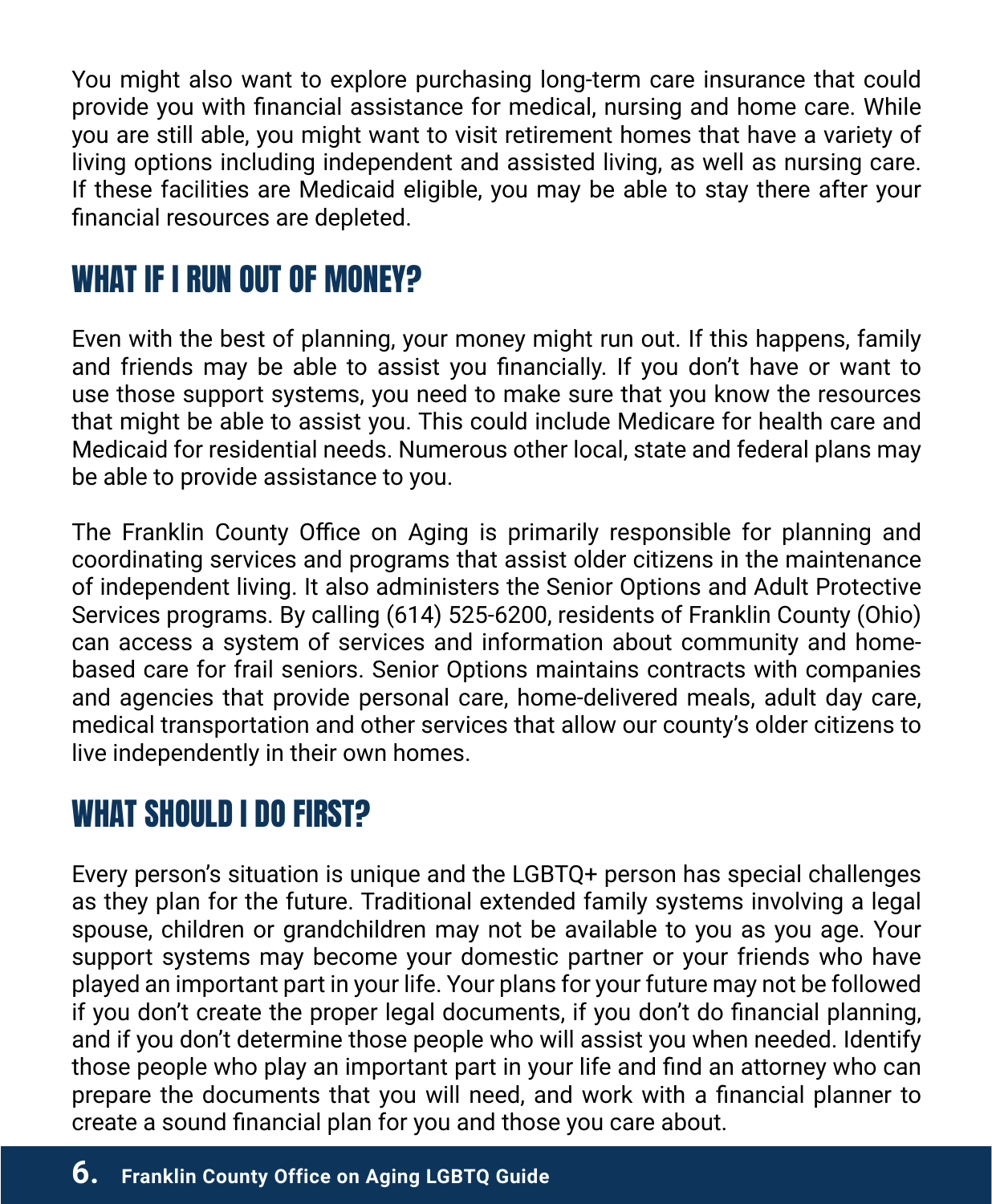Proper planning will increase the chances that your wishes will be followed both as you age and after your death.

*This information has been prepared by attorneys at Artz, Dewhirst & Wheeler, LLP, Attorneys at Law, and it is intended to provide general legal information to the reader and to acquaint the reader with legal issues of interest to the LGBTQ+ community. It is not intended to provide legal or financial advice to any person on the listed topics. You should always consult with an attorney or qualified financial expert on the specifics of your unique situation.*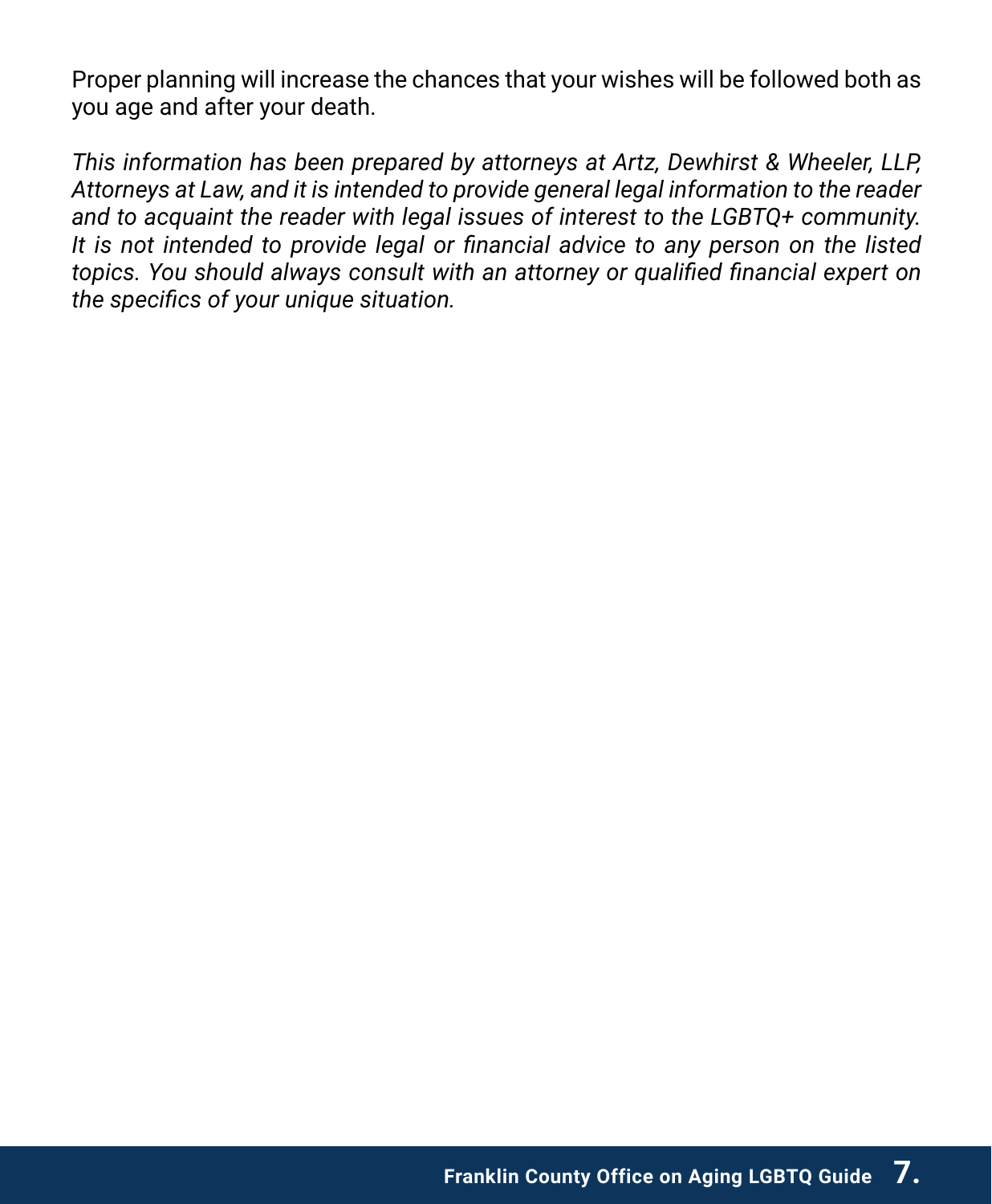# **LGBTQ+ Resources for Older Adults**

# AARP [\(aarp.org\)](http://(aarp.org))

**Phone:** (888) 687-2277 | (877) 342-2277 *(Spanish)*

*601 E Street, NW Washington, DC 20049*

As an association, AARP is inclusive in its policies, programs, and advocacy positions. In the guiding words of our founder, Dr Ethel Percy Andrus, "What we do, we do for all". AARP provides information regarding healthcare, family caregiving, retirement, housing and other topics of concern to older LGBT Americans, including their family and friends.

# Affirmations ([affirmationstherapy.com](http://www.affirmationstherapy.com))

**Phone:** (614) 674-6076 | **Email:** info@affirmationstherapy.com

*620 East Broad Street, Suite 301 Columbus, OH 43215*

Affirmations has been providing psychological and therapeutic support for the Columbus community since 1984. Our mission is to remain strong, viable, and relevant for the next 30 years. In our 30 plus years, Affirmations has become wellknown for the special understanding we offer to people with diverse cultural, ethnic, spiritual, and racial backgrounds along with our dedicated work in the LGBTQIA communities.

# Alzheimer's Association Central Ohio Chapter ([alz.org/centralohio](http://www.alz.org/centralohio))

**Phone:** (800) 272-3900

*1379 Dublin Road, Columbus, OH 43215*

The Alzheimer's Association Central Ohio Chapter is a non-profit organization committed to meeting the needs of people affected by Alzheimer's disease and other forms of dementia and their care partners through family and clinical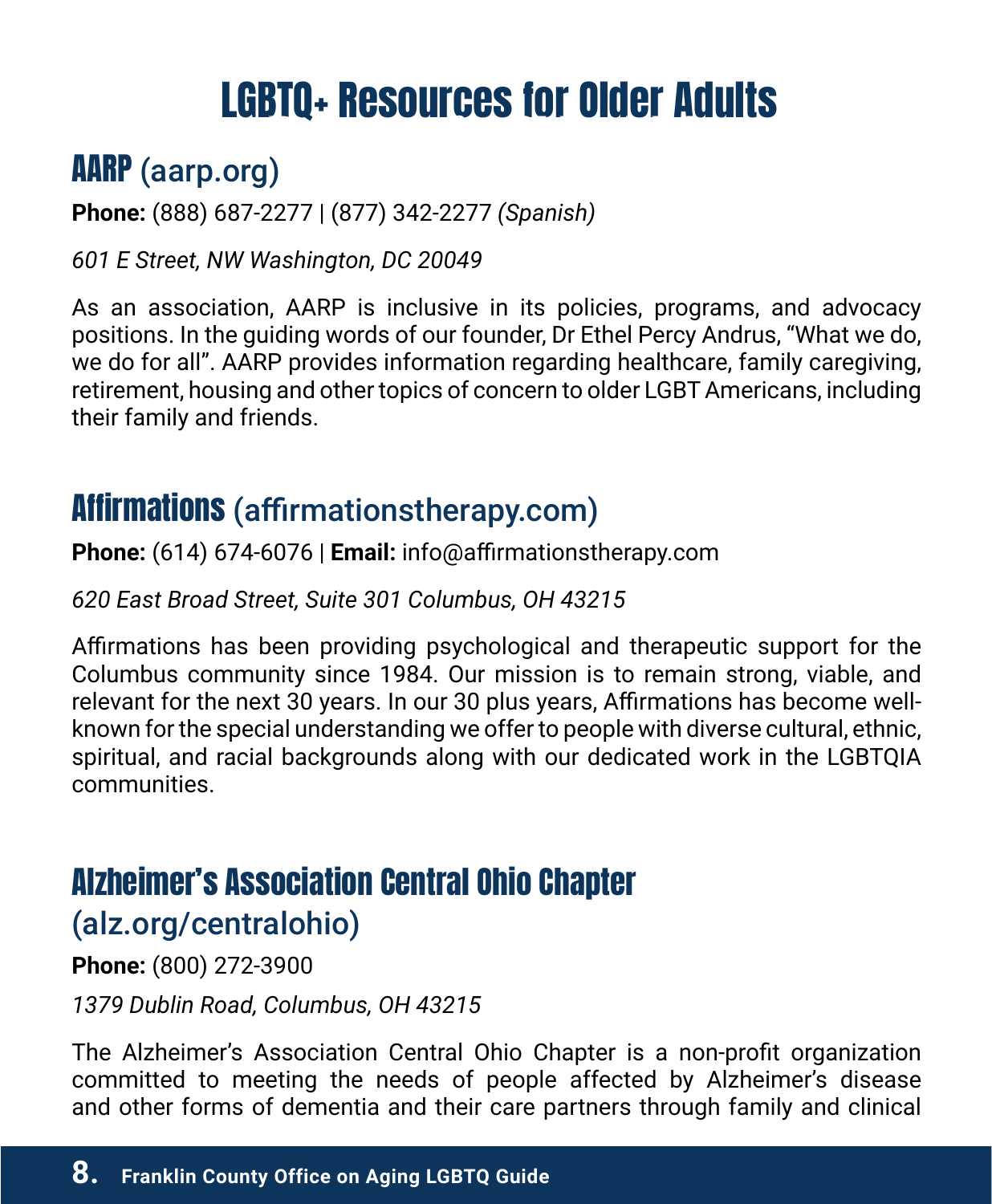support, education, advocacy, volunteerism, fundraising and research. All services are provided without regard to race, age, color, religion, sex, sexual orientation, sexual identity, disability, national origin or ancestry.

### **Believe Out Loud** ([believeoutloud.com](http://www.believeoutloud.com))

c/o Cathedral of Hope United Church of Christ

#### *5910 Cedar Springs Road, Dallas, RX 75235*

Believe Out Loud is an online community that empowers Christians to work for justice for lesbian, gay, bisexual, transgender, queer, intersex, and asexual (LGBTQIA) people. Reaching a monthly average of more than 3 million people, we are the leading platform in Christian faith and LGBTQIA advocacy.

Members of Believe Out Loud hold many distinct identities, and together we are creating a world where all Christian churches welcome and affirm LGBTQIA people. On our *[daily blog](http://www.believeoutloud.com/latest)* and *[social networks](http://www.facebook.com/BelieveOutLoud)*, we offer a community where friends and allies can access resources for their journeys and share their own stories of Christian faith and LGBTQIA advocacy. Rooted in a framework of justice, Believe Out Loud affirms our members in their identities and challenges LGBTQIA Christians to "go and do likewise" (Luke 10:37).

Believe Out Loud was formed in 2009 to encourage Christian clergy to voice their affirmation for LGBTQIA people. We continue this work by inviting affirming churches to publicly proclaim their welcome through our *[Welcoming Church](http://www.believeoutloud.com/take-action/find-your-community) [Map](http://www.believeoutloud.com/take-action/find-your-community)*, which is a critical resource for LGBTQIA Christians and allies looking for a church home. Through our *[campaigns feature](http://www.believeoutloud.com/take-action/campaigns)*, we provide opportunities for our members to advocate for LGBTQIA people in their churches, denominations, and communities. With your support, and the support of our many partners and friends, we are Christians spreading the good news of God's inclusive love for ALL.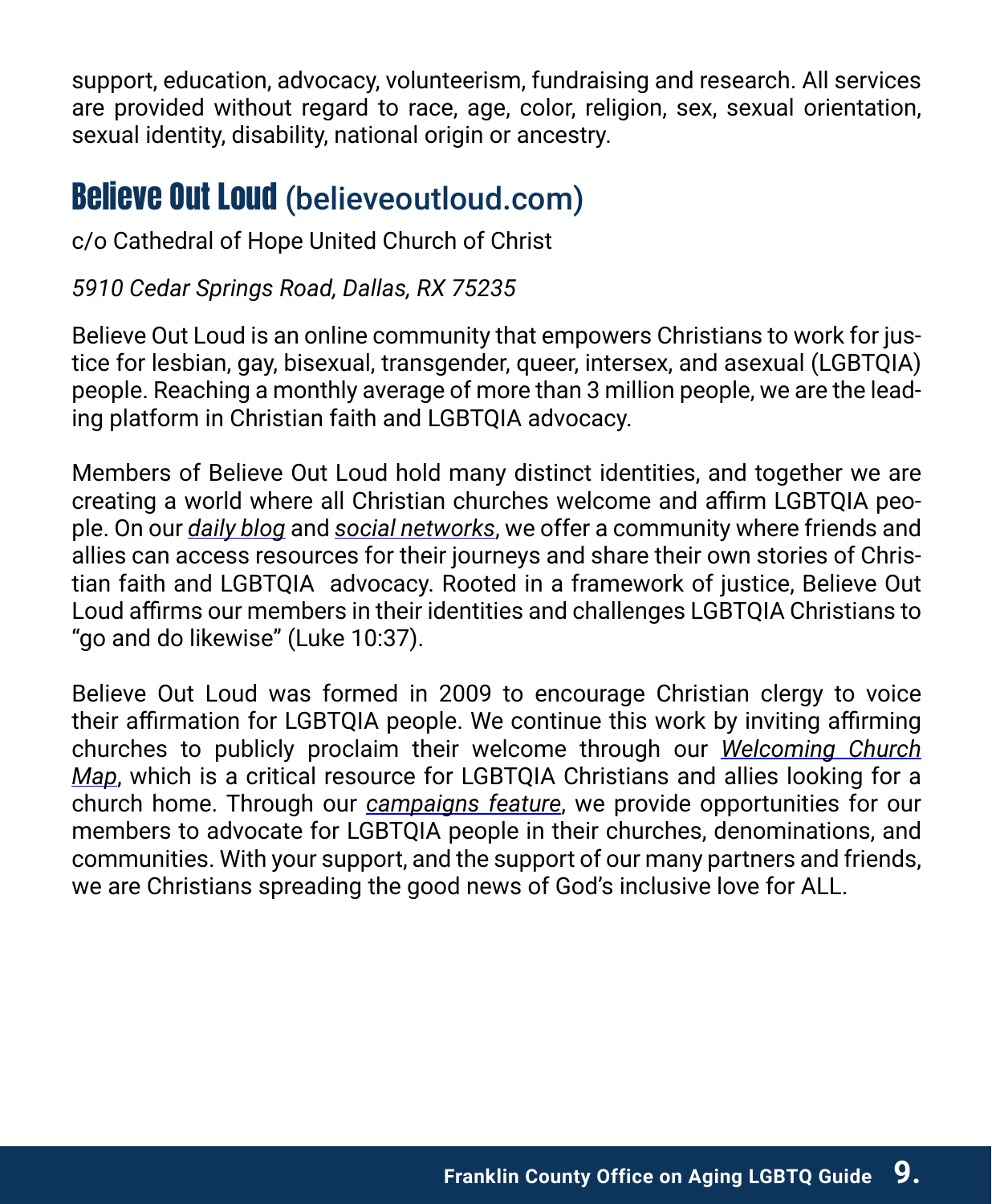# Buckeye Region Anti-Violence Organization (BRAVO) ([bravo-ohio.org](http://www.bravo-ohio.org))

**Phone:** 1-866-862-7286 | **Email:** report@bravo-ohio.org

BRAVO works to eliminate violence perpetrated on the basis of sexual orientation and/or gender identification, domestic violence, and sexual assault through prevention, education, advocacy, violence documentation, and survivor services, both within and on behalf of the Lesbian, Gay, Bisexual, and Transgender communities. Please call for appointments or further information.

# Central Ohio Area Agency on Aging [\(coaaa.org\)](http://(coaaa.org))

**Phone:** (614) 645-7250

#### *3776 S. High Street, Columbus, OH 43207*

The Central Ohio Area Agency on Aging plans, funds and develops services that make our communities places where individuals can live with independence and dignity. We also coordinate and arrange services for more than 8,000 individuals who participate in community based long term care programs including PASSPORT, MyCare Ohio, the Ohio Home Care Waiver and the Franklin County Senior Options Program. Working with local Advisory Council Members from our eight counties, we advocate for policies and programs that benefit older adults and people with disabilities. COAAA provides resources and education to families, caregivers and professionals.

Whether you are an older adult, caregiver or a professional, COAAA is here to offer seniors and individuals with disabilities care, choices and information. COAAA is Your Aging and Disability Resource Network.

We serve: [Delaware](http://www.coaaa.org/cms/index.php/en/resources/county-info),  [Fairfield](http://www.coaaa.org/cms/index.php/en/resources/county-info), [Fayette](http://www.coaaa.org/cms/index.php/en/resources/county-info), [Franklin](http://www.coaaa.org/cms/index.php/en/resources/county-info), [Licking](http://www.coaaa.org/cms/index.php/en/resources/county-info), [Madison](http://www.coaaa.org/cms/index.php/en/resources/county-info), [Pickaway](http://www.coaaa.org/cms/index.php/en/resources/county-info), and [Union](http://www.coaaa.org/cms/index.php/en/resources/county-info) counties.

# Equality Ohio [\(equalityohio.org\)](http://(equalityohio.org))

**Phone:** (614) 224-0400 | **Email:** [info@equalityohio.org](mailto:info@equalityohio.org)

Equality Ohio advocates and educates to achieve fair treatment and equal opportunity for all Ohioans regardless of their sexual orientation or gender identity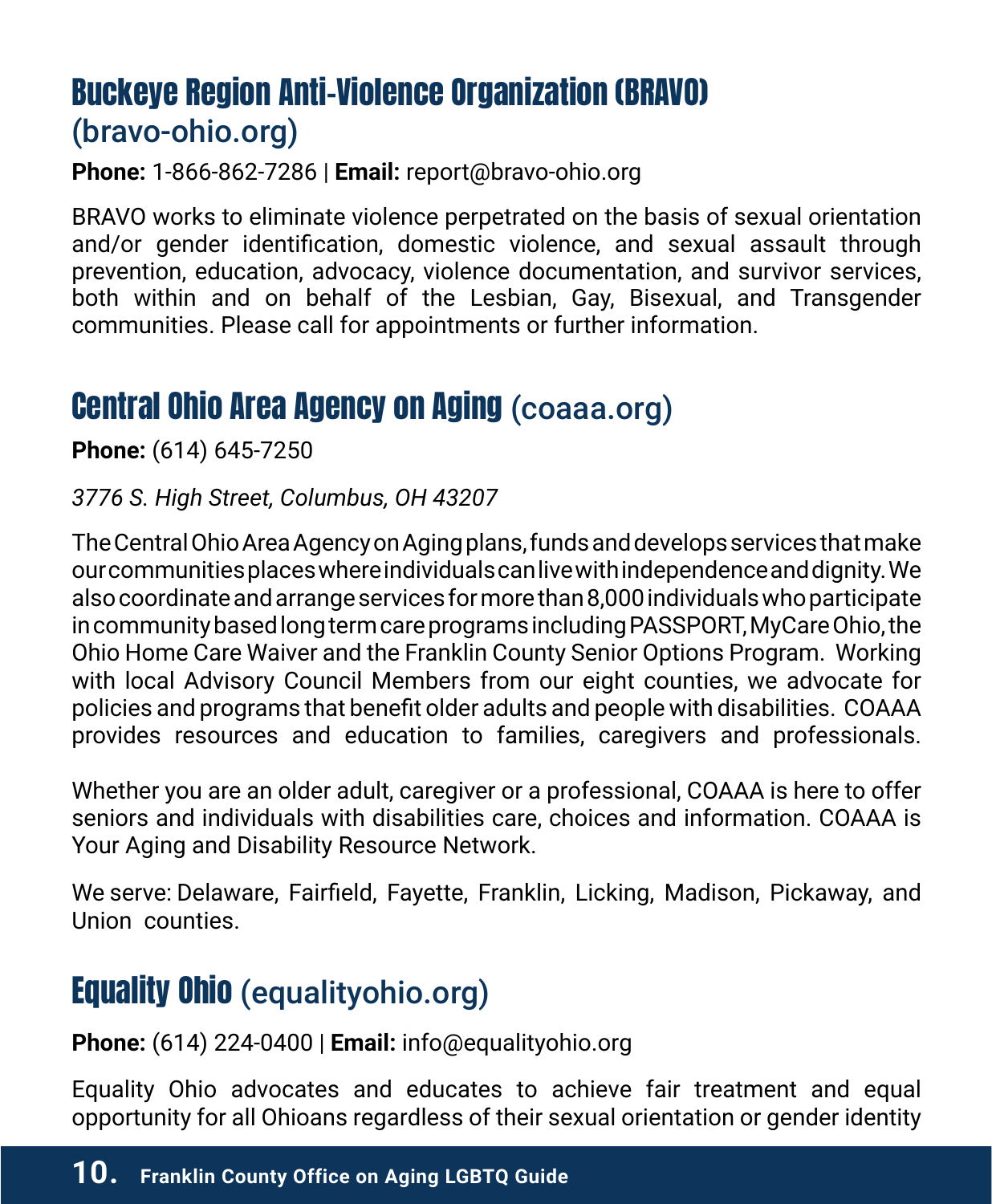or expression. We envision an Ohio where everyone feels at home and where equality, diversity and inclusiveness are universally valued.

#### **Legal Clinic**

**Phone:** 855-LGBT-LAW

The Legal Clinic offers many free legal services, like consumer law (such as theft and identity), family law, civil rights, administrative help (such as SSI or disability) and more.

### Equitas Health ([equitashealth.com](http://www.equitashealth.com))

#### **Columbus - Clintonville**

**Phone:** (614) 299-2437 | **Fax:** (614) 291-7163 *4400 N. High Street, Suite 300, Columbus, OH 43214*

**Columbus- King-Lincoln Medical Center**

**Phone:** (614) 340-6700 | **Fax:** (614) 340-6787 *750 E. Long Street, Suite 3000, Columbus, OH 43203*

#### **Columbus-Short North Medical Center**

**Phone:** (614) 340-6777 | **Fax:** (614) 572-0914

*1033 N. High Street, Columbus, OH 43201*

Established in 1984, Equitas Health (formerly AIDS Resource Center Ohio), is a regional not-for-profit community-based health care system and federally qualified community health center look-alike. Its expanded mission has made it one of the nation's largest HIV/AIDS, lesbian, gay, bisexual, transgender, and queer/ questioning (LGBTQ) health care organizations. With 17 offices in 11 cities, it serves more than 67,000 health care and social service delivery systems focused around primary and specialized medical care, retail pharmacy, dental, behavioral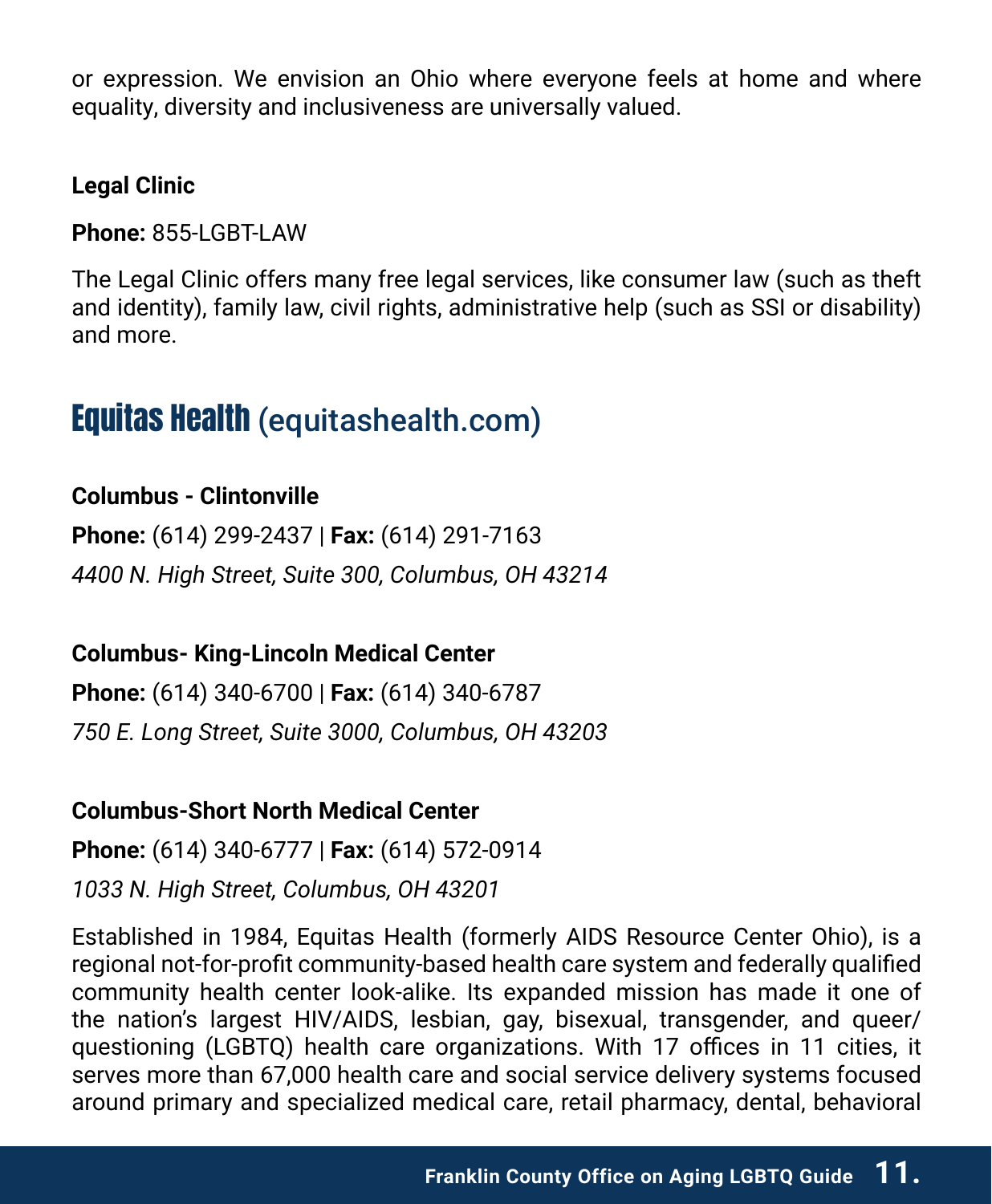health, HIV/STI prevention, advocacy, and community health initiatives.

Our mission is to be the gateway to good health for those at risk of or affected by HIV/AIDS, for the lesbian, gay, bisexual, transgender, and queer/questioning (LGBTQ) community, and for those seeking a welcoming healthcare home.

A full-service retail pharmacy, open to anyone. Our inclusive and knowledgeable pharmacists specialize in LGBTQ and HIV care. An accredited specialty pharmacy, we offer a variety of chronic disease management services, call us to learn more. 100% of pharmacy profits are reinvested back into Equitas Health's programs & services.

# Equitas Health Pharmacy ([equitashealthpharmacy.com](http://www.pharmacycolumbusoh.com))

#### **Columbus-King-Lincoln Pharmacy**

**Phone:** (614) 300-2334 | **Fax:** (614) 300-3172 | **Email:** [klpharmacy@equitas.com](mailto:klpharmacy@equitas.com) *736 E. Long Street, Columbus, OH 43203*

#### **Columbus-Short North Pharmacy**

**Phone:** (614) 340-6776 | **Fax:** (614) 340-6774 | **Email:** [klpharmacy@equitas.com](mailto:klpharmacy@equitas.com) *1033 N. High Street, Columbus, OH 43201*

### Franklin County Office on Aging ([officeonaging.org](http://www.officeonaging.org))

**Phone:** (614) 525-6200

*280 East Broad Street, 3rd floor Columbus, OH 43215*

The Franklin County Office on Aging is primarily responsible for planning, coordinating, and providing centralized access to diverse services and programs that assist older adults, dependent adults, and their families in the maintenance of independent living. Services are provided regardless of age, race, religion, sex, sexual orientation, or national origin.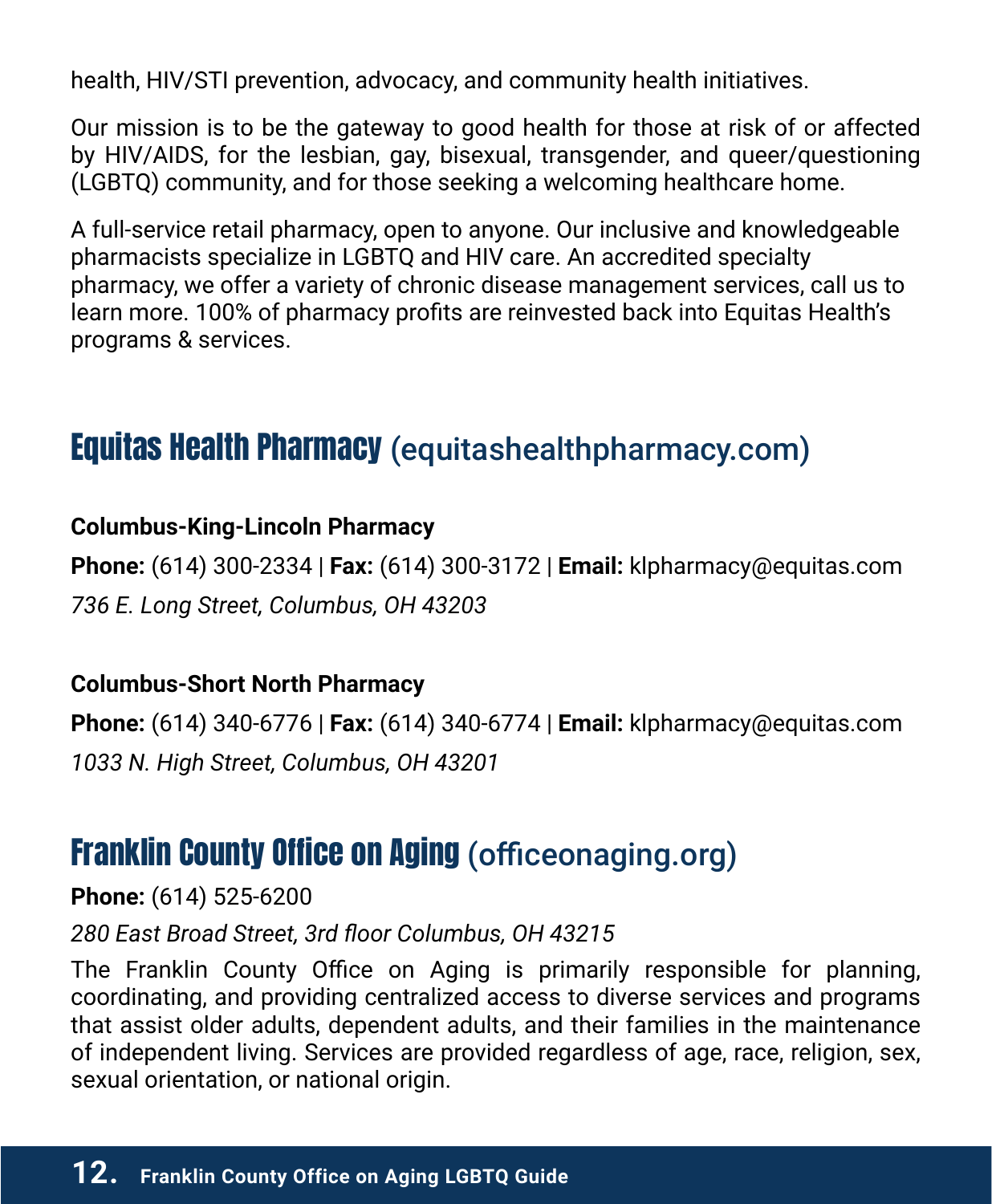# Adult Protective Services for Seniors (APS)

**Phone:** (614) 525-4348

Adult Protective Services assists impaired adults 60 years and older who may be in danger due to abuse, neglect or exploitation. If the emergency requires immediate assistance, call 9-1-1.

# Caregiver Support Program

**Phone:** (614) 525-6200

The Caregiver Support Program offers support to caregivers of older adults on a short term basis. The assistance is limited to three months per calendar year, but they can assist with a variety of services including, inhome respite, institutional respite, adult day care, caregiver counseling and durable medical equipment.

# Home Repair

**Phone:** (614) 525-6200

The Home Repair and Veteran's Safe Housing Programs provide minor home repairs for older adults to ensure that their homes are safe and secure. The eligibility requirements vary depending on program and assistance needed, so you will need to call to confirm current guidelines.

# Senior Options

**Phone:** (614) 525-6200

Senior Options is funded by the Senior Services Levy and provides "one-stop shopping" for callers needing information, advocacy, or direct access to a wide range of community and home based services that allow our county's older citizens to live independently in their own homes.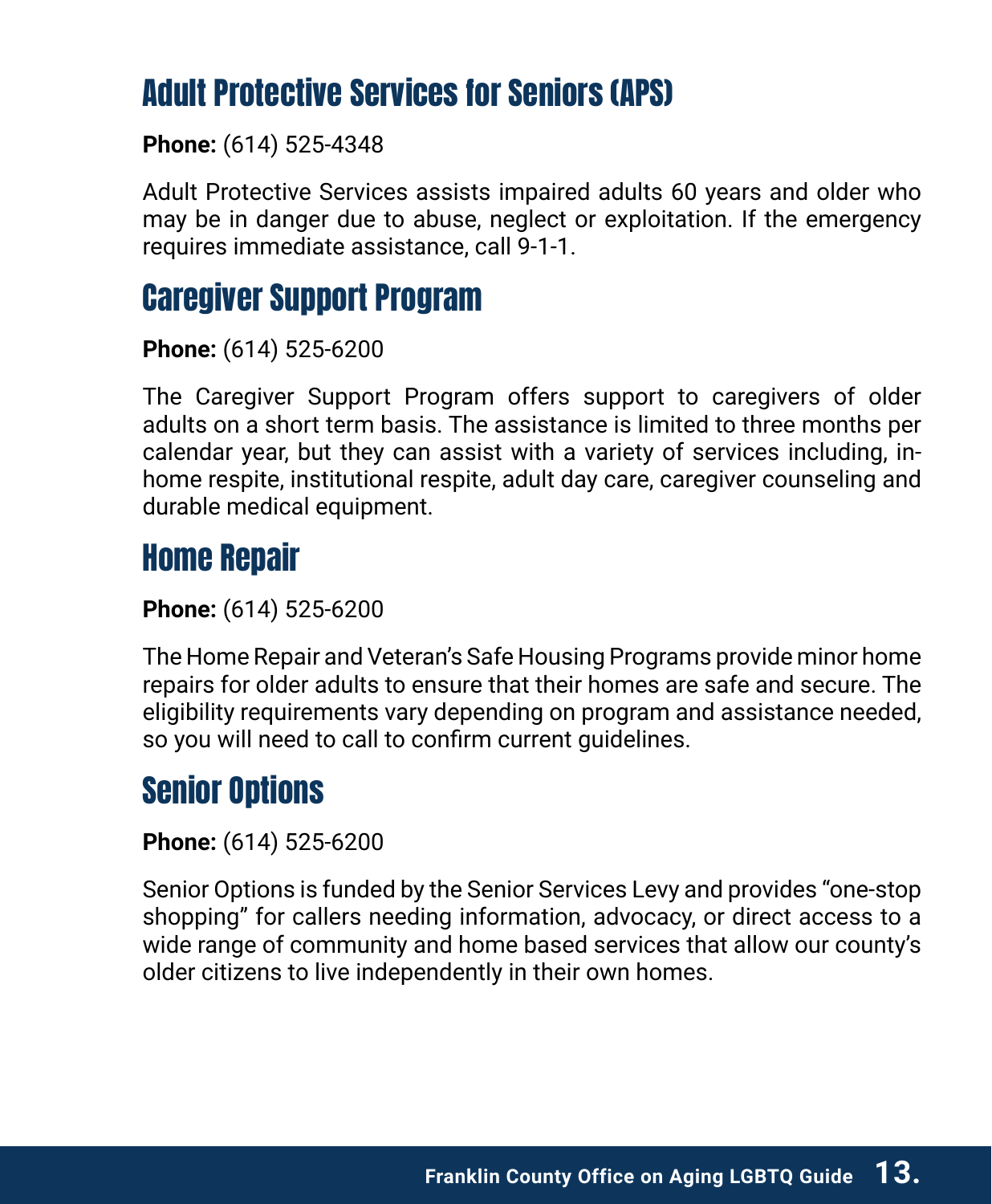# GLMA Health Professionals Advancing LGBT Equality [\(glma.org\)](http://(glma.org))

**Phone:** (202) 600-8037 | **Fax:** (202) 478-1500 | **Email:** info@glma.org

*1629 K St., Suite 300 Washington, DC 20006*

Formerly known as the Gay and Lesbian Medical Association, GLMA's mission is to ensure equality in healthcare for LGBT individuals and healthcare providers. Through the expertise of our members and in collaboration with other LGBT civil rights and health organizations as well as with health association and policymakers at all levels, GLMA is a major force in the effort to ensure the health and well-being of LGBT individuals and families.

GLMA's online Provider Directory can help you find a healthcare professional you can trust. Search for primary care providers, specialists, therapists, dentists and other health professionals in your area.

### National Resource Center on LGBTQ+ Aging [\(lgbtagingcenter.org\)](http://(lgbtagingcenter.org))

c/o Services & Advocacy for GLBT Elders (SAGE)

**Phone:** (212) 741-2247 | **Email:** info[@lgbtagingcenter.org](http://www.lgbtagingcenter.org)

*305 7th Ave., 6th floor New York, NY 10001*

The National Resource Center on LGBTQ+ Aging is the country's first and only technical assistance resource center aimed at improving the quality of service and supports offered to lesbian, gay, bisexual and/or transgender older adults. Established in 2010 through a federal grant from the U.S. Department of Health and Human Services, the National Resource Center on LGBTQ+ Aging provides training, technical assistance and educational resources to aging providers, LGBT organizations and LGBT older adults. The center is led by Services & Advocacy for GLBT Elders (SAGE) in collaboration with 18 leading organizations from around the country.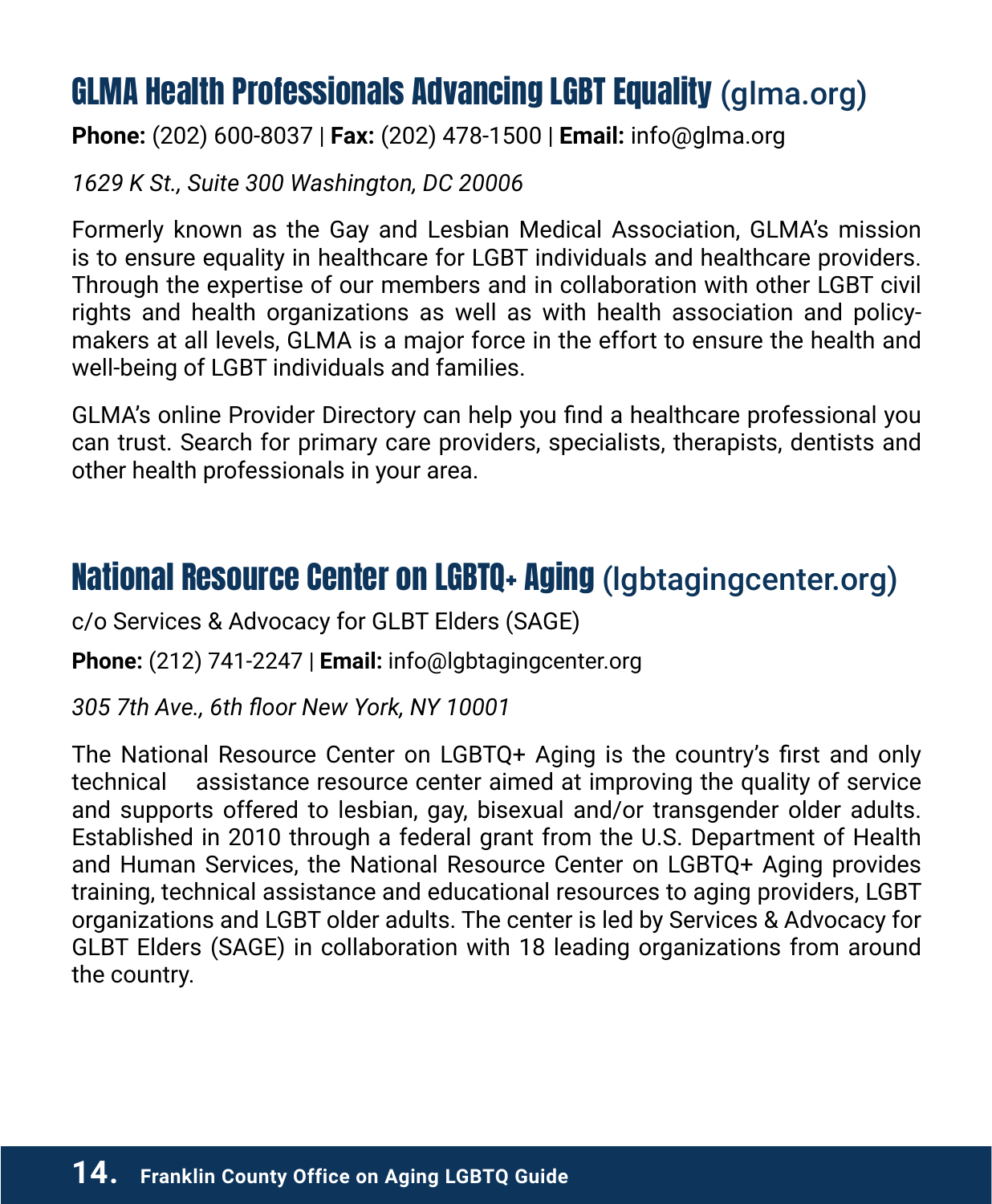# Ohio Domestic Violence Network ([odvn.org](http://www.odvn.org))

**Phone:** (800) 934-9840 | **Email:** [info@odvn.org](mailto:info@odvn.org)

*1855 East Dublin-Granville Road, Columbus, OH 43229*

The Ohio Domestic Violence Network advances the principles that all people have the right to an oppression and violence free life; fosters changes in our economic, social and political systems; and brings leadership, expertise and best practices to community programs.

The toll-free information and referral line will provide the telephone numbers for your local domestic violence shelter and other state coalitions against domestic violence; provide safety plans, brochures, and other printed materials, as well as education materials that you can borrow from the library. You can also obtain information about workshops, conferences, or training events.

### Parents, Families and Allies of Lesbian, Gay, Bisexual, Transgender and Questioning (LGBTQ) ([columbuspflag.](http://www.columbuspflag.org)com)

**Email:** [pflagcolumbus@gmail.com](mailto:pflagcolumbus@gmail.com)

*4739 Riverwood Drive, Hilliard, OH 43026*

PFLAG Columbus envisions a world where diversity is celebrated and ALL people are respected, valued and affirmed. We offer Support Groups for families, friends and allies of LGBTQ persons; Education for the public; and, Advocacy to ensure ALL people are protected from bullying, discrimination and denial of rights granted by our constitution. See contacts above for information on our Speakers' Bureau and times/locations of our events.

# SAGE [\(sageusa.org\)](http://(sageusa.org))

**Phone:** (212) 741-2247 **| Email:** [info@sageusa.org](mailto:info@sageusa.org)

*305 7th Ave., 15th floor New York, NY 10001*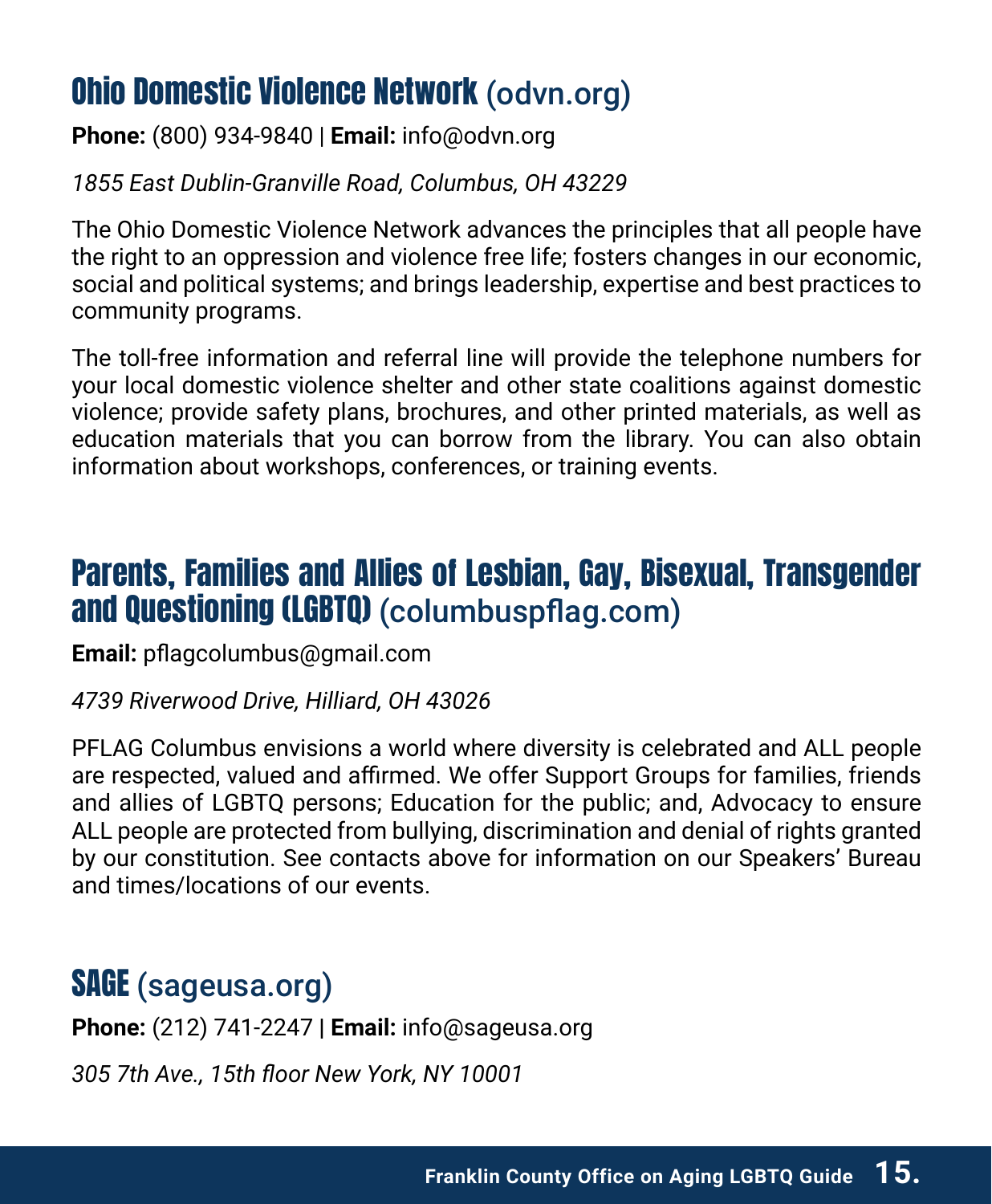SAGE is the country's largest and oldest organization dedicated to improving the lives of lesbian, gay, bisexual, and transgender (LGBT) older adults. Founded in 1978 and headquartered in New York City, SAGE is a national organization that offers supportive services and consumer resources to LGBT older adults and their caregivers, advocates for public policy changes that address the needs of LGBT older people, provides education and technical assistance for aging providers and LGBT organizations through its National Resource Center on LGBT Aging, and cultural competence training through SAGECare. Headquartered in New York City, with staff across the country, SAGE also coordinates a growing network of affiliates in the United States.

**Mission:** SAGE leads in addressing issues related to lesbian, gay, bisexual and transgender (LGBT) aging. In partnership with its constituents and allies, SAGE works to achieve a high quality of life for LGBT older adults, supports and advocates for their rights, fosters a greater understanding of aging in all communities, and promotes positive images of LGBT life in later years.

### SAGE LGBT Elder Hotline

**Phone:** (877) 360-LGBT (5428) | **Email:** [sage@GLBThotline.org](mailto:sage@GLBThotline.org)

*Available 24 hours a day, 7 days a week. Available in English, Spanish, and translators for 180 languages.* 

A place to call when you need to talk. Listening and caring individuals that provide peer-to-peer support without judgement. Monday to Friday: 4pmmidnight ET; Saturday: noon-5pm ET.

### Stonewall Columbus:Central Ohio's Lesbian, Gay, Bisexual, Transgender, and Queer (LGBTQ) Community Center

### ([stonewallcolumbus.org](http://www.stonewallcolumbus.org))

**Phone** (614) 299-7764

*1160 N. High Street, Columbus, OH 43201*

Stonewall Columbus was founded in 1981. Our goal then was to fight for tolerance, acceptance, and basic human rights for our LGBTQ community. Today, we proudly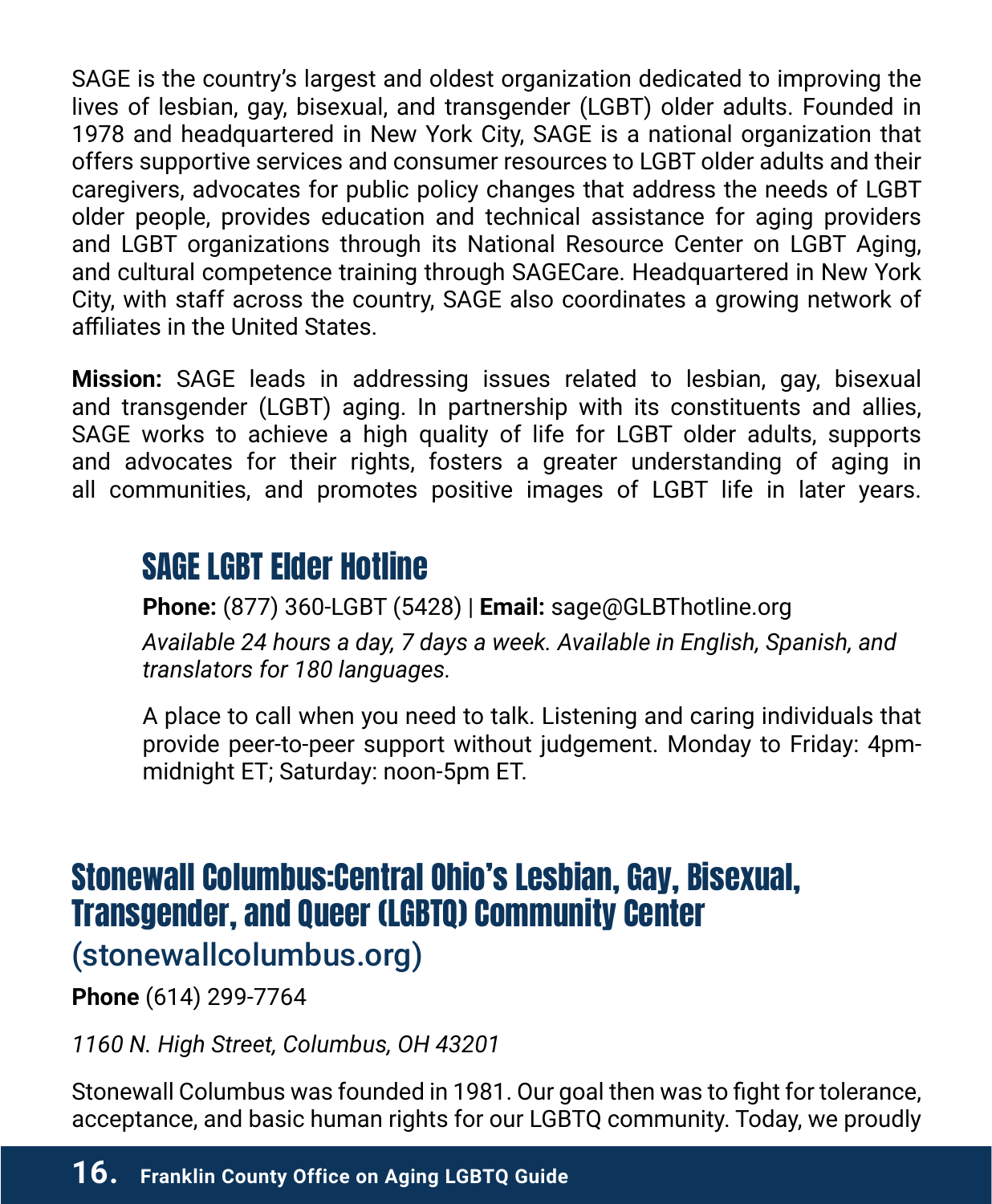celebrate Columbus as one of the most LGBTQ friendly cities in the United States.

Our vision is a central Ohio where ALL of us thrive. Our mission is to increase visibility, inclusion, and connection for the LGBTQ community. Our purpose is to uplift our LGBTQ community so ALL of us THRIVE.

Stonewall Columbus provides many programs, classes, events and resources supporting the LGBTQ community.

### Trailblazers ([stonewallcolumbus.org/trailblazers/\)](http://(stonewallcolumbus.org/trailblazers/))

**Phone:** (614) 299-7764

Trailblazers is a program at Stonewall Columbus for LGBTQ Adults ages 50+ that was created through a generous gift from The Legacy Fund. Trailblazer events include seminars, computer workshops, The Trailblazer Newsletter, and Social Outings.

### TransOhio ([transohio.org](http://www.transohio.org))

**Phone:** (614) 441-8167 | **Email:** [TransOhio@t](mailto:TransOhio@gmail.com)ransohio.org

TransOhio serves Ohio transgender and ally communities by providing service, education, support, and advocacy which promotes and improves the health, safety and life experience of the Ohio transgender individual and community.

### Syntero ([syntero.org\)](http://(syntero.org))

**Dublin Location Phone:** (614) 889-5722 | **Email:** info@syntero.org *299 Cramer Creek Court, Dublin, OH 43017*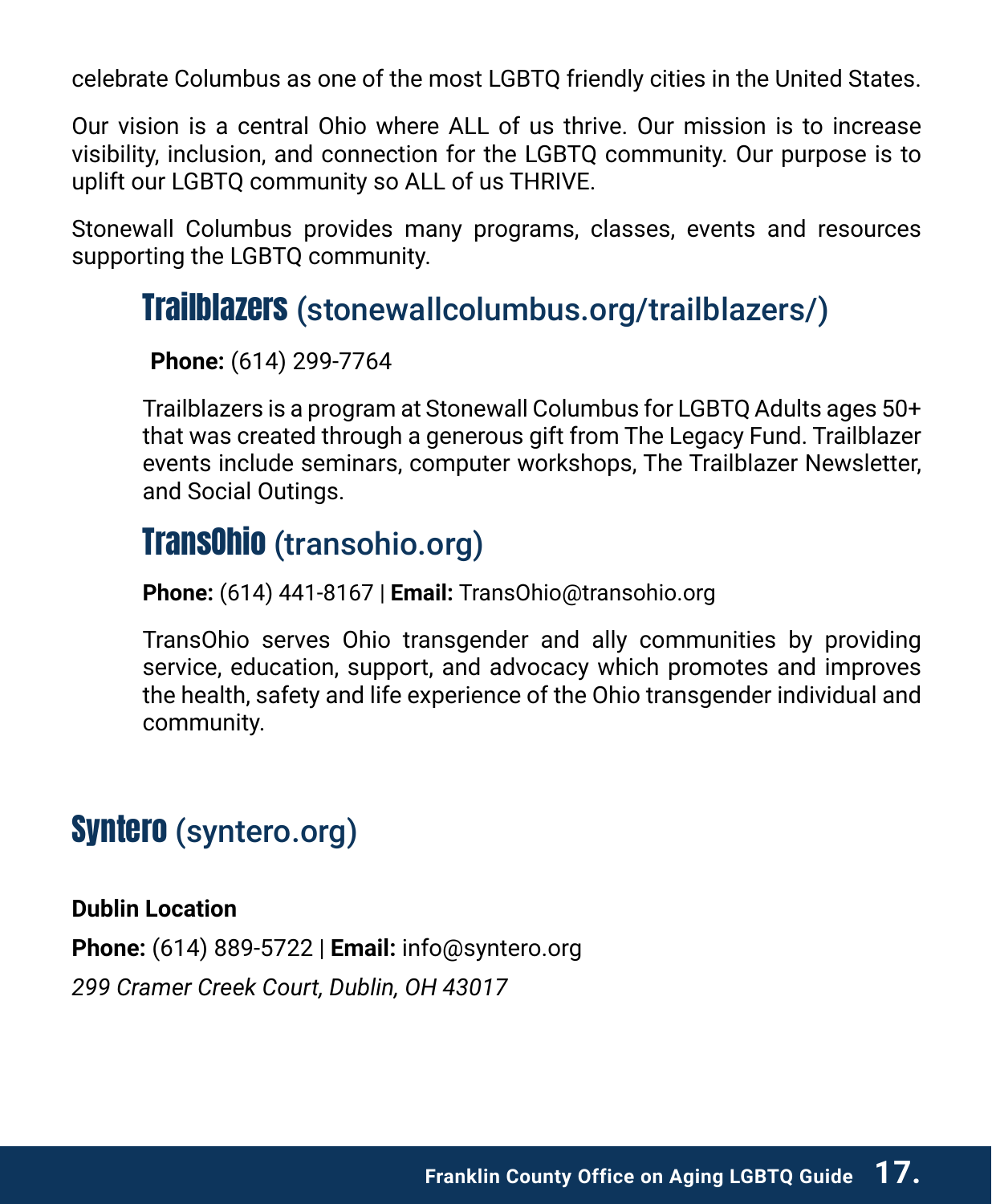#### **Mill Run Location**

**Phone:** (614) 457-7876 *3645 Ridge Mill Drive, Hilliard, OH 43026*

#### **Northeast Location**

**Phone:** (614) 600-2708 *3433 Agler Rd. Suite 2000 Columbus, OH 43219*

#### **Lewis Center Location**

**Phone:** (740) 428-0428

#### *7100 Graphics Way Suite 3100 Lewis Center, OH 43035*

Syntero offers LGBTQ competent providers that facilitate both home visits and office-based services. Informal outreach and supportive services include emotional support, informal counseling, coordination with family members and planning for the future. Formal Mental health services include assessment, treatment planning, counseling and mental health case management."

*Disclaimer: This information is provided as a resource tool and subject to change. The Franklin County Office on Aging does not endorse or guarantee the quality of service provided by any agency or company listed.*